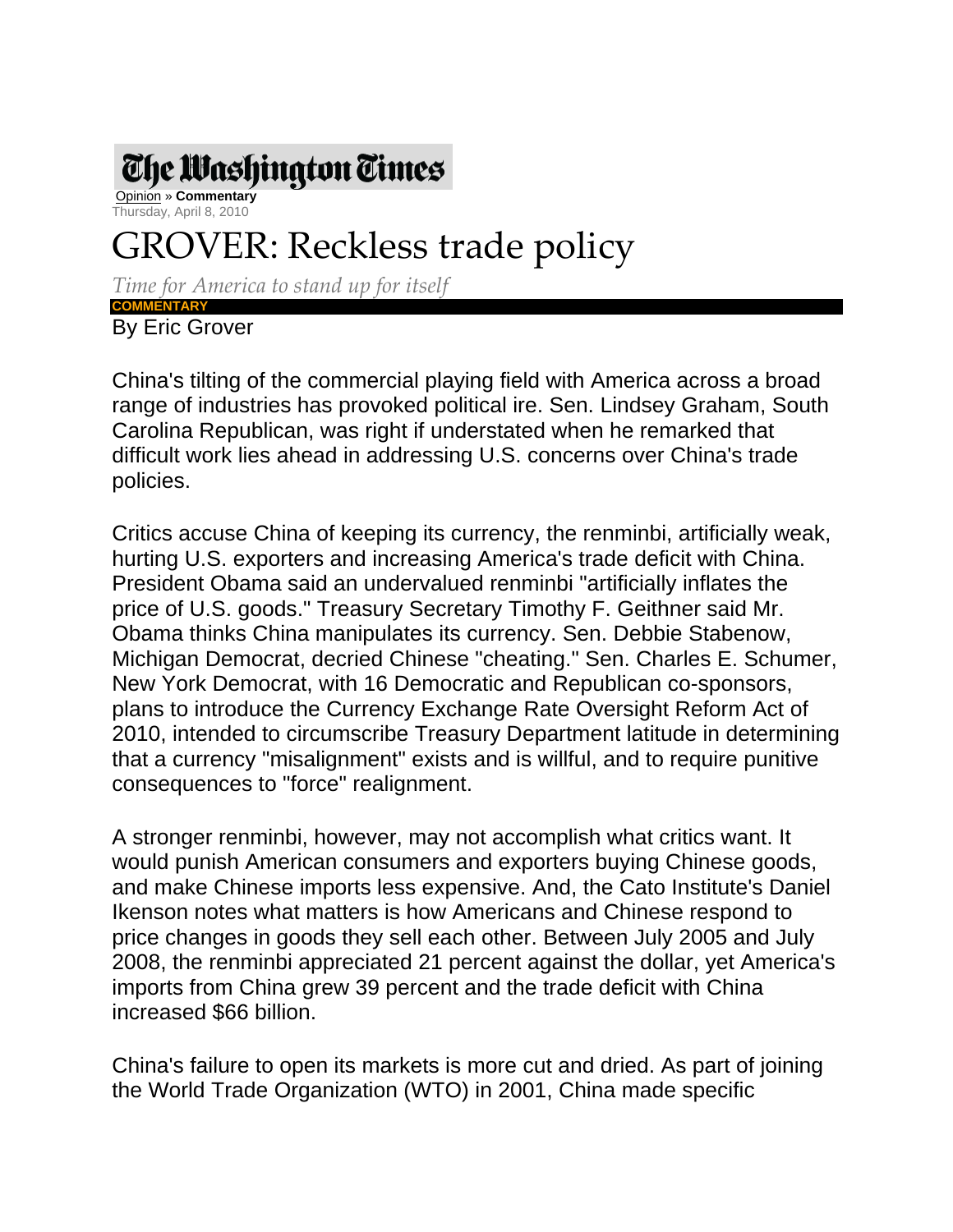commitments to open up its domestic goods and services markets. It has not honored them.

China imposed discriminatory tariffs on imported auto parts when their number or value exceeded certain thresholds. In 2006, the United States, Canada and the EU brought a WTO complaint. In 2008 the Geneva-based trade organization ruled the tariffs were inconsistent with China's WTO commitments. China appealed and lost. In September 2009, China eliminated the discriminatory tariffs. It was China's first loss of a WTO case.

In April 2007, the U.S. initiated WTO complaints against China over its lax protection of intellectual-property rights (IPR) and impediments to American entertainment publishers selling in China. The U.S. music and software industry's 2008 losses owing to Chinese piracy were estimated at \$3.5 billion. In 2009, the Geneva-based trade organization ruled China censored and restricted imported books, movies and music, violating its WTO commitment. It ruled in favor of the United States on two of three IPR counts. It held that China's counterfeiting of CDs, DVDs and software not meeting its "content review" standards and the auctioning off of seized counterfeit goods after simply removing fake brands were violations, but denied the charge that China's threshold for bringing piracy cases was too high. China agreed to abide by the IPR ruling, but appealed the decision on market access for entertainment products. The appeal was rejected in December 2009.

In agriculture in 2003, China banned U.S. beef imports in response to a case of bovine spongiform encephalopathy. In 2007, the World Organization of Animal Health designated the U.S. a "controlled-risk country," indicating its beef was safe. Nonetheless, China still hasn't reopened its market to U.S. beef. Arguably, this, too, is a WTO violation.

Until recently, little attention was paid to China's egregious protection of its domestic retail card payment systems.

Chinese banks have 1.88 billion debit cards and 190 million credit cards outstanding, on which cardholders made 19.7 billion purchases last year. But they can't buy domestic card payment network services from American Express, Discover, JCB, MasterCard or Visa. China UnionPay (CUP) enjoys a protected card-payment-network monopoly. And merchant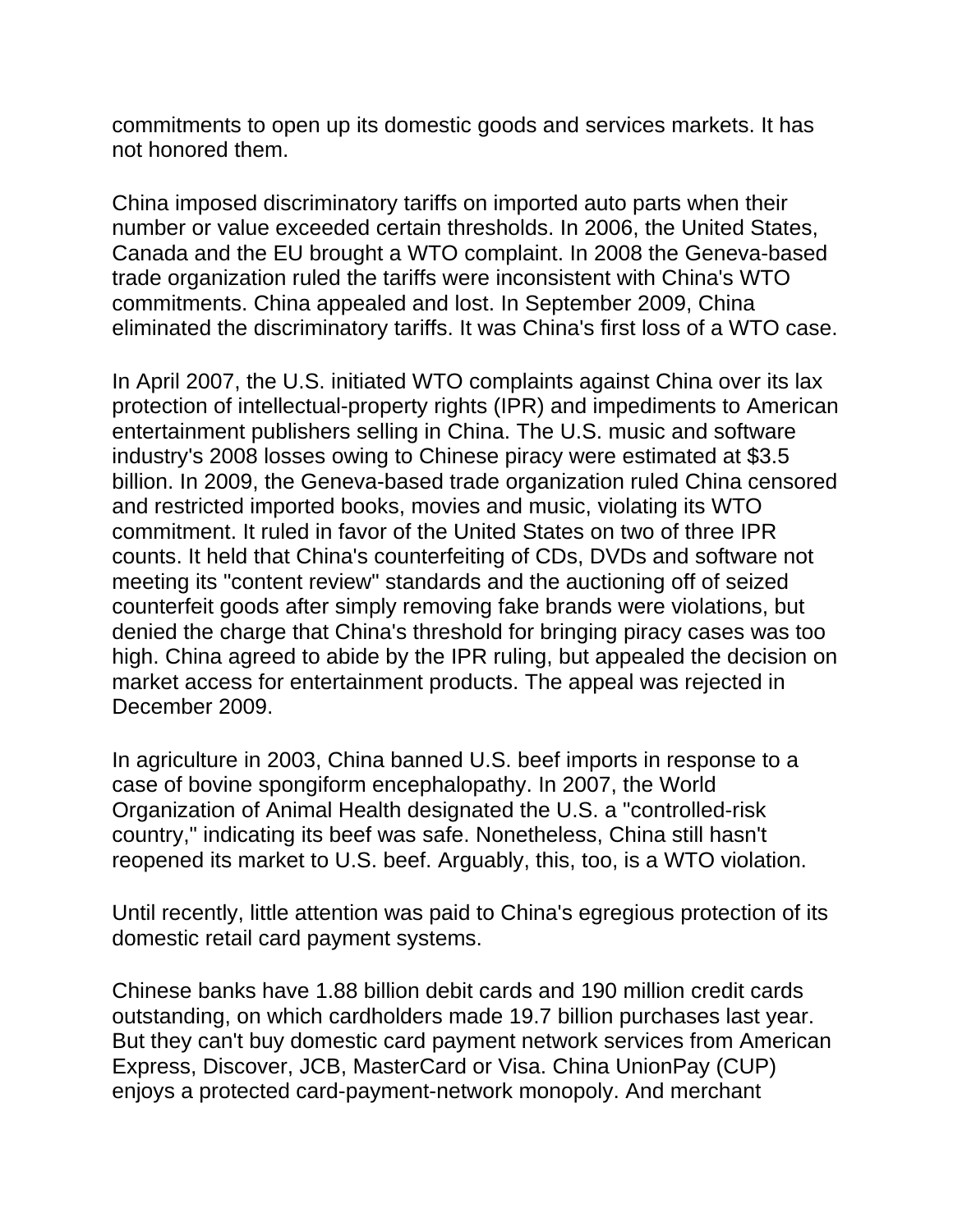processors such as First Data and Global Payments, which have joint ventures in China with British banks Standard Chartered and HSBC respectively, can't compete with CUP and Chinese banks providing domestic card acceptance to merchants.

While not always a free-market champion, Mr. Schumer rightly said, "The Chinese have been flouting the rules of the WTO and free trade ... for too long." The Bush administration should have acted. U.S. Trade Representative Ron Kirk now says the Obama administration is considering bringing a WTO action against China over its failure to open up its domestic card payments market. It's high time.

By Dec. 11, 2006, China's entire domestic credit and debit card market should have been open to foreign payment networks and processors. But there has not yet been a single domestic MasterCard or Visa payment transaction in China, almost nine years after it joined the WTO and three years after it pledged to have completely opened its domestic retail cards market.

While Chinese banks co-brand payment cards with MasterCard and Visa, it's only for use overseas where CUP's acceptance network is weak. Similarly, foreign merchant processors only provide card acceptance for MasterCard and Visa payments by tourists and business travelers visiting China.

In stark contrast, the U.S. retail card payments market is open to participation by foreign firms and ferociously competitive at every stage of the value chain. China's monopoly network CUP, Japan's JCB, Canada's largest network Interac and even Europe's third-largest network, Cartes Bancaires, are free to compete in the United States and to process payments wherever they deem most efficient. British RBS Worldpay and Canadian Moneris provide card acceptance to U.S. merchants. British banks Barclays, HSBC and RBS issue credit cards to U.S. consumers.

Unfettered competition by foreign firms would invigorate China's domestic card payments market. Roughly half of all Chinese payment cards are inactive, and many of the rest are used primarily for ATM cash withdrawals. The fiercely competitive, innovative and open U.S. market has richer